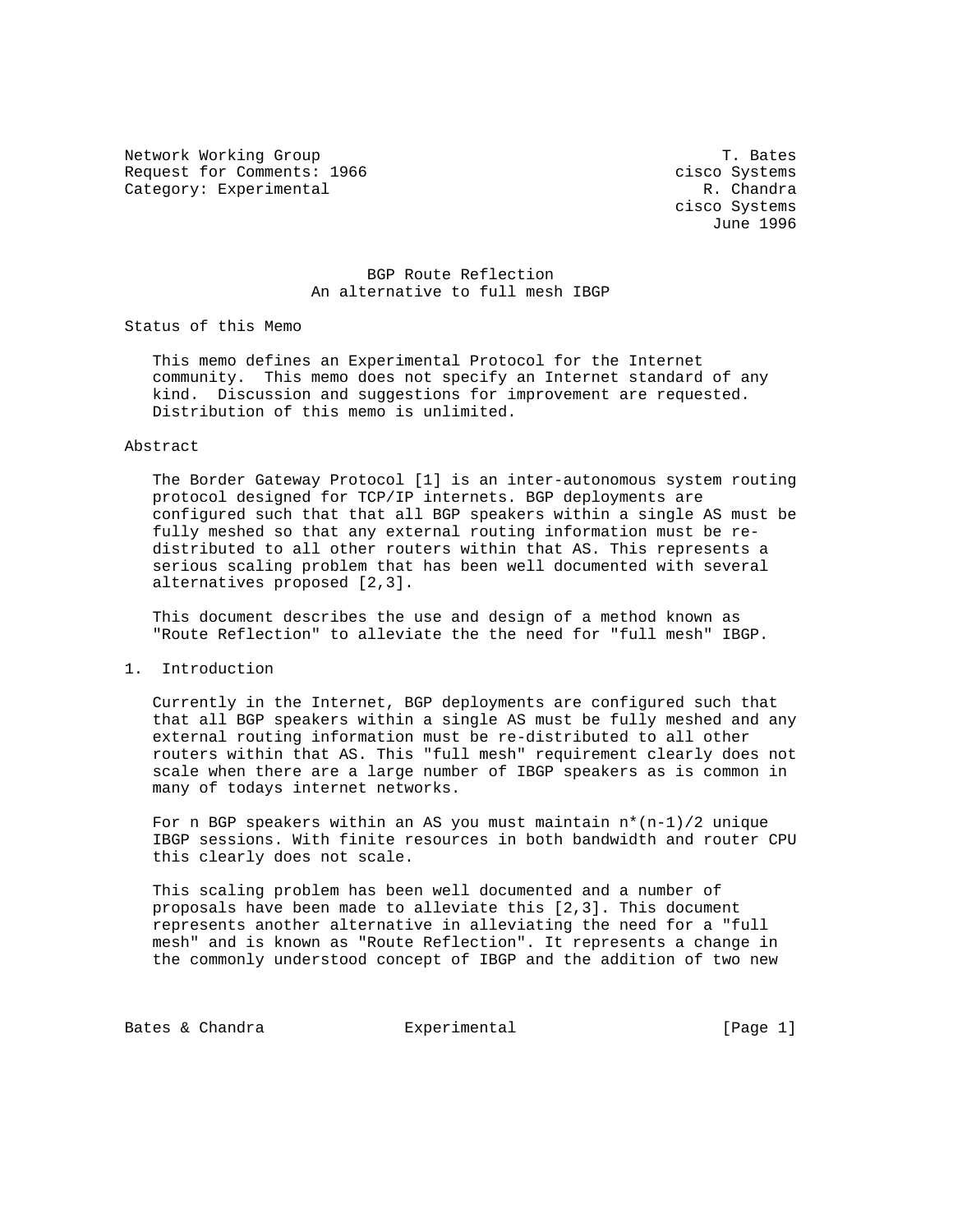optional transitive BGP attributes.

2. Design Criteria

Route Reflection was designed to satisfy the following criteria.

o Simplicity

 Any alternative must be both simple to configure as well as understand.

o Easy Migration

 It must be possible to migrate from a full mesh configuration without the need to change either topology or AS. This is an unfortunate management overhead of the technique proposed in [3].

o Compatibility

 It must be possible for non compliant IBGP peers to continue be part of the original AS or domain without any loss of BGP routing information.

 These criteria were motivated by operational experiences of a very large and topology rich network with many external connections.

3. Route Reflection

 The basic idea of Route Reflection is very simple. Let us consider the simple example depicted in Figure 1 below.



Figure 1: Full Mesh IBGP

Bates & Chandra Experimental [Page 2]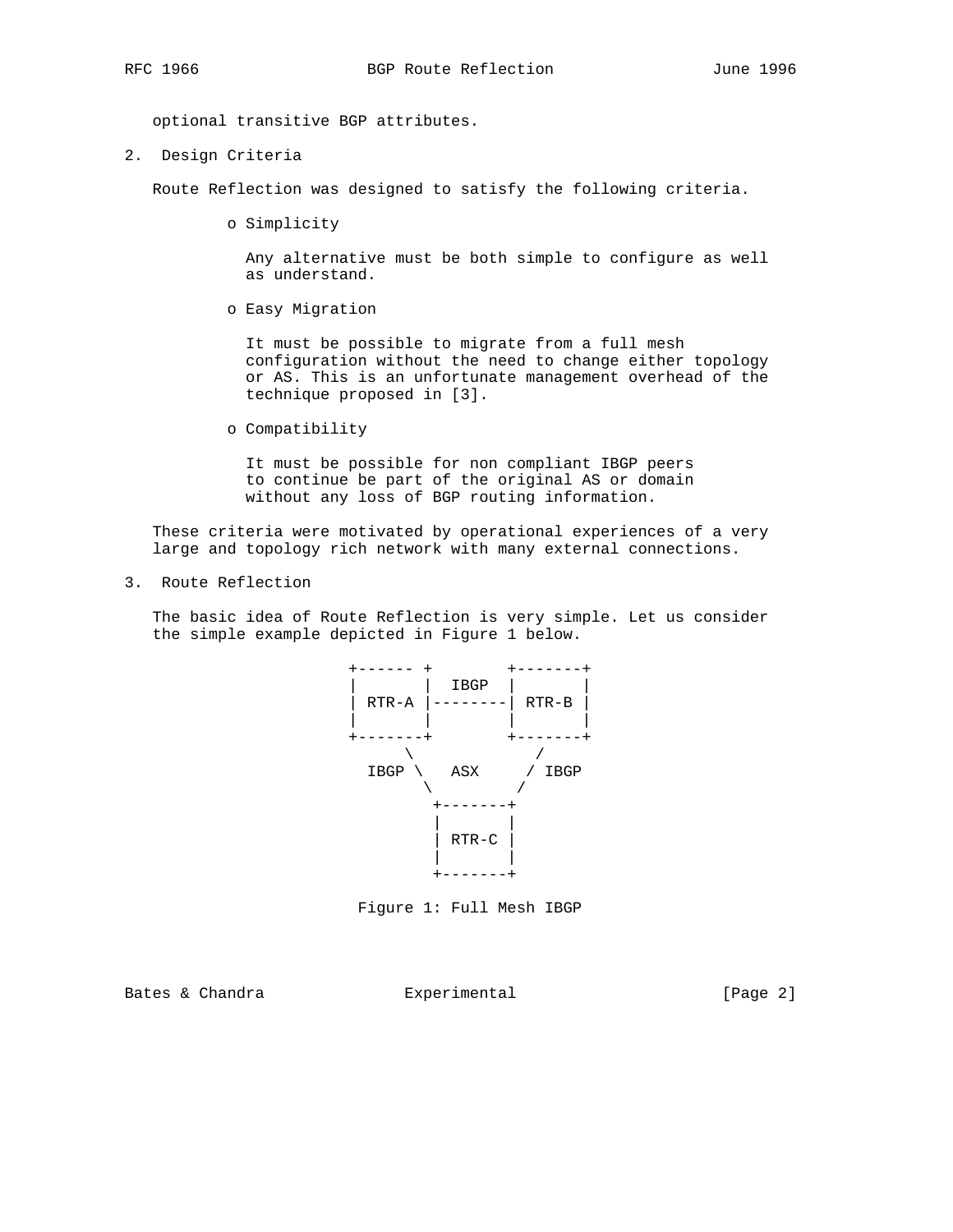In ASX there are three IBGP speakers (routers RTR-A, RTR-B and RTR- C). With the existing BGP model, if RTR-A receives an external route and it is selected as the best path it must advertise the external route to both RTR-B and RTR-C. RTR-B and RTR-C (as IBGP speakers) will not re-advertise these IBGP learned routes to other IBGP speakers.

 If this rule is relaxed and RTR-C is allowed to reflect IBGP learned routes, then it could re-advertise (or reflect) the IBGP routes learned from RTR-A to RTR-B and vice versa. This would eliminate the need for the IBGP session between RTR-A and RTR-B as shown in Figure 2 below.



Figure 2: Route Reflection IBGP

The Route Reflection scheme is based upon this basic principle.

4. Terminology and Concepts

 We use the term "Route Reflector" (RR) to represent an IBGP speaker that participates in the reflection. The internal peers of a RR are divided into two groups:

- 1) Client Peers
- 2) Non-Client Peers

 A RR reflects routes between these groups. A RR along with its client peers form a Cluster. The Non-Client peer must be fully meshed but the Client peers need not be fully meshed. The Client peers should not peer with internal speakers outside of their cluster. Figure 3 depicts a simple example outlining the basic RR components using the terminology noted above.

Bates & Chandra **Experimental** Experimental [Page 3]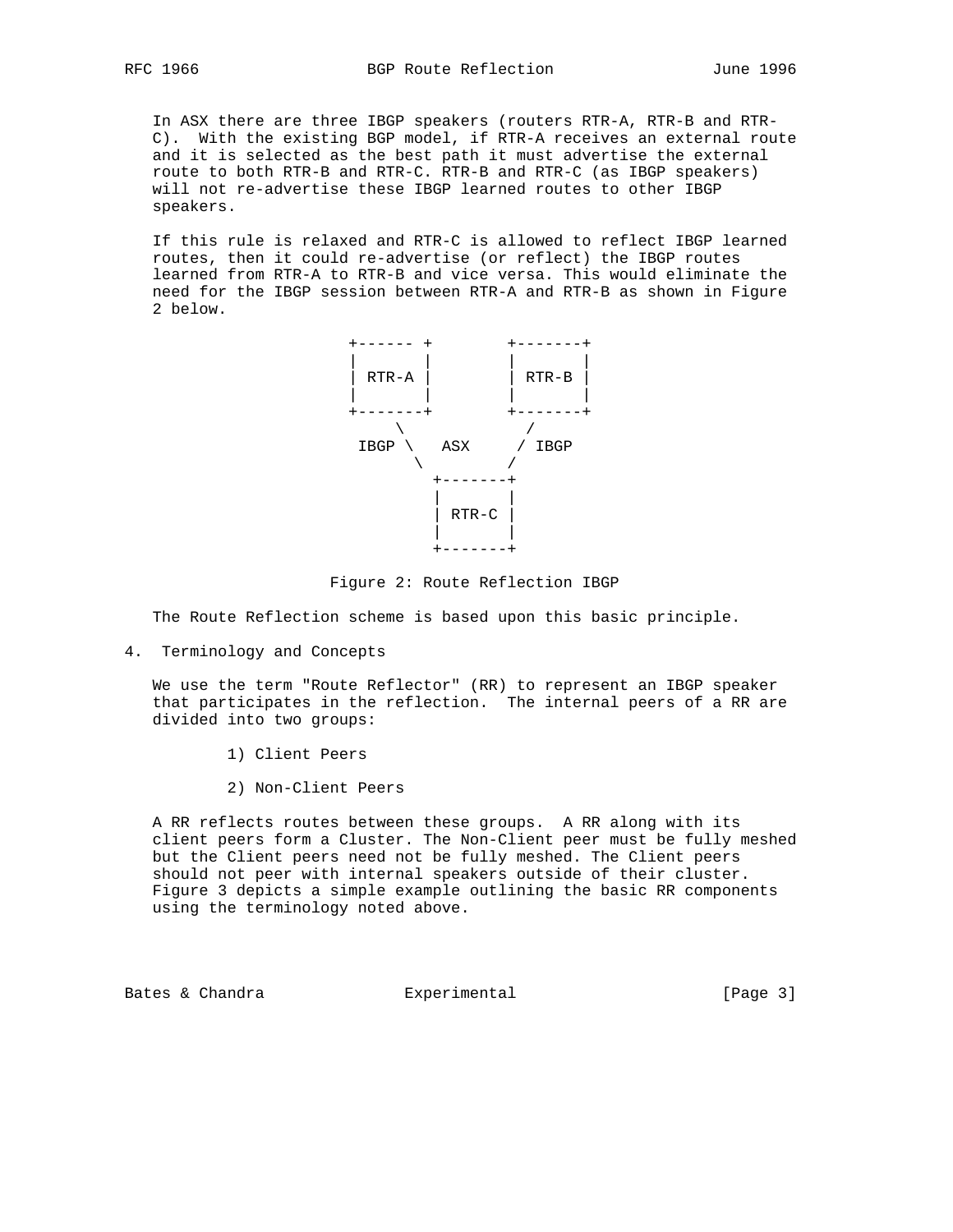

Figure 3: RR Components

5. Operation

 When a route is received by a RR, it selects the best path based on its path selection rule. After the best path is selected, it must do the following depending on the type of the peer it is receiving the best path from:

1) A Route from a Non-Client peer

Reflect to all other Clients.

2) A Route from a Client peer

 Reflect to all the Non-Client peers and also to the Client peers other than the originator. (Hence the Client peers are not required to be fully meshed).

3) Route from an EBGP peer

Send to all the Client and Non-Client Peers.

Bates & Chandra **Experimental** Experimental [Page 4]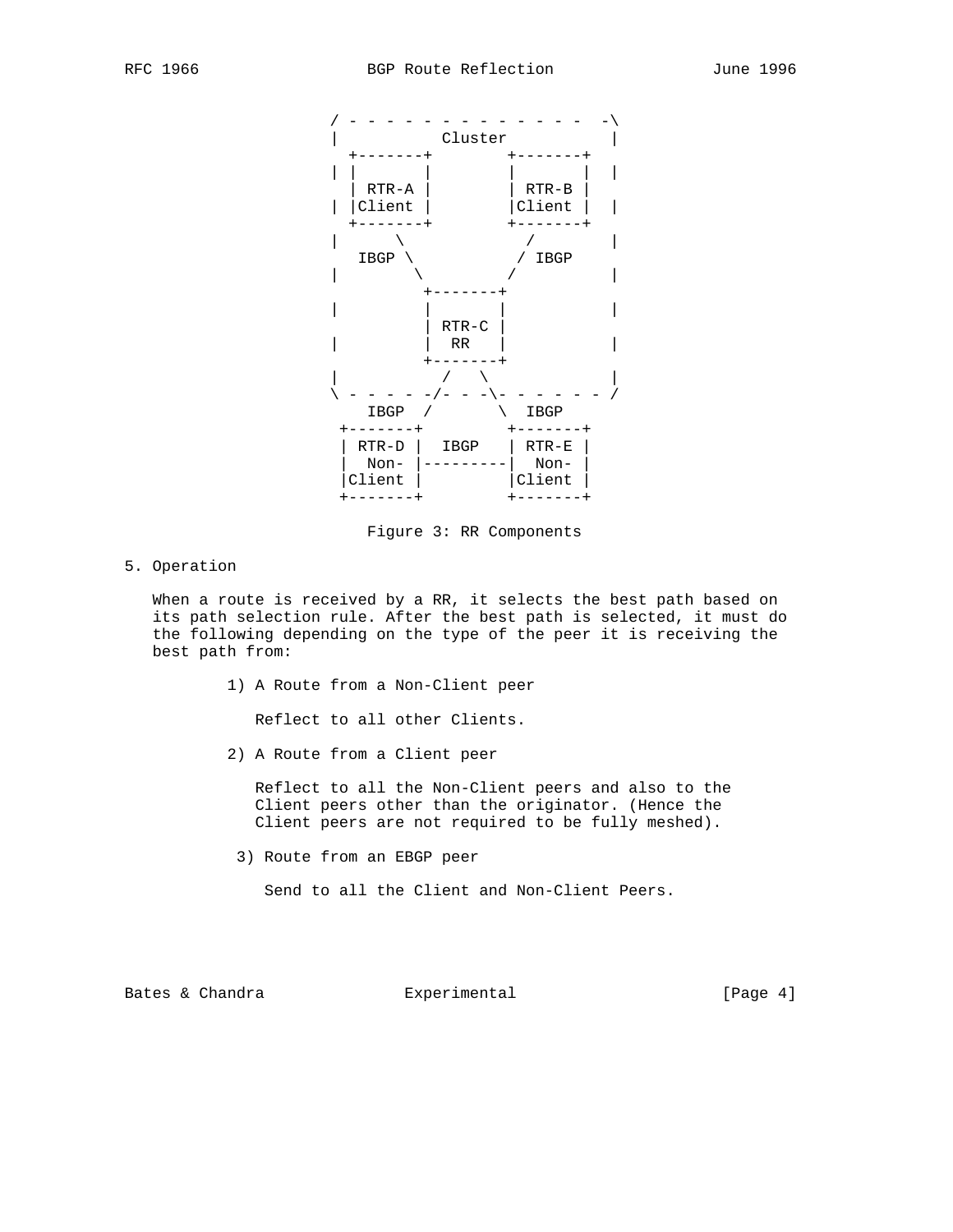An Autonomous System could have many RRs. A RR treats other RRs just like any other internal BGP speakers. A RR could be configured to have other RRs in a Client group or Non-client group.

 In a simple configuration the backbone could be divided into many clusters. Each RR would be configured with other RRs as Non-Client peers (thus all the RRs will be fully meshed.). The Clients will be configured to maintain IBGP session only with the RR in their cluster. Due to route reflection, all the IBGP speakers will receive reflected routing information.

 It is normal in a Autonomous System to have BGP speakers that do not understand the concept of Route-Reflectors (let us call them conventional BGP speakers). The Route-Reflector Scheme allows such conventional BGP speakers to co-exist. Conventional BGP speakers ould be either members of a Non-Client group or a Client group. This allows for an easy and gradual migration from the current IBGP model to the Route Reflection model. One could start creating clusters by configuring a single router as the designated RR and configuring other RRs and their clients as normal IBGP peers. Additional clusters can be created gradually.

6. Redundant RRs

 Usually a cluster of clients will have a single RR. In that case, the cluster will be identified by the ROUTER\_ID of the RR. However, this represents a single point of failure so to make it possible to have multiple RRs in the same cluster, all RRs in the same cluster must be configured with a 4-byte CLUSTER\_ID so that an RR can discern routes from other RRs in the same cluster.

7. Avoiding Routing Information Loops

 As IBGP learned routes are reflected, it is possible through mis configuration to form route re-distribution loops. The Route Reflection method defines the following attributes to detect and avoid routing information loops.

ORIGINATOR\_ID

 ORIGINATOR\_ID is a new optional, non-transitive BGP attribute of Type code 9. This attribute is 4 bytes long and it will be created by a RR. This attribute will carry the ROUTER\_ID of the originator of the route in the local AS. A BGP speaker should not create an ORIGINATOR\_ID attribute if one already exists. A route reflector must never send routing information back to the router specified in ORIGINATOR\_ID.

Bates & Chandra **Experimental** Experimental [Page 5]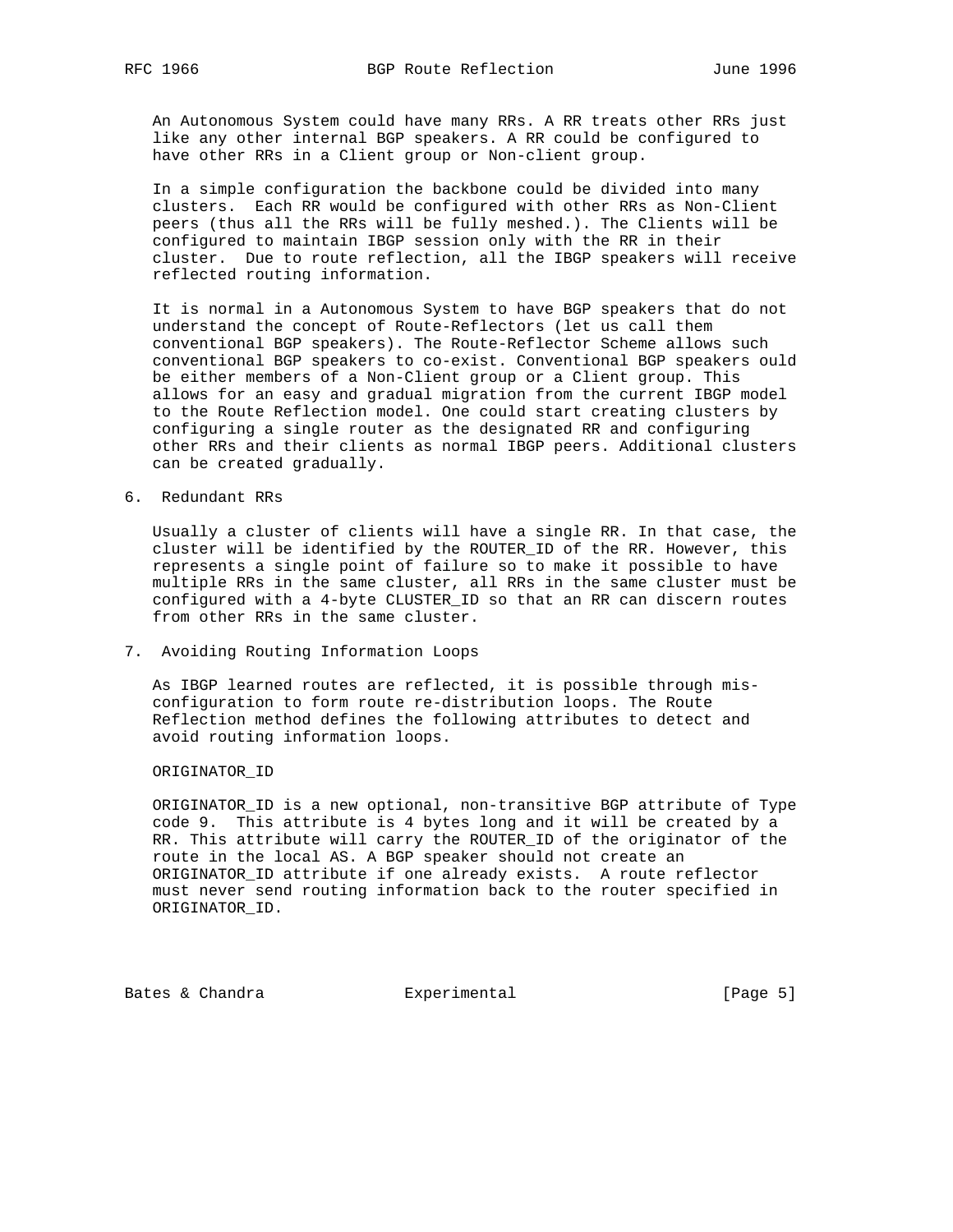CLUSTER\_LIST

 Cluster-list is a new optional, non-transitive BGP attribute of Type code 10. It is a sequence of CLUSTER\_ID values representing the reflection path that the route has passed. It is encoded as follows:

 0 1 2 3 4 5 6 7 8 9 0 1 2 3 4 5 6 7 8 9 0 1 2 3 +-+-+-+-+-+-+-+-+-+-+-+-+-+-+-+-+-+-+-+-+-+-+-+-+-+-+-+-+-+-+-+-+ | Attr. Flags | Attr. Type Code | Length | value ... +-+-+-+-+-+-+-+-+-+-+-+-+-+-+-+-+-+-+-+-+-+-+-+-+-+-+-+-+-+-+-+-+

Where Length is the number of octets.

 When a RR reflects a route from its Clients to a Non-Client peer, it must append the local CLUSTER\_ID to the CLUSTER\_LIST. If the CLUSTER\_LIST is empty, it must create a new one. Using this attribute an RR can identify if the routing information is looped back to the same cluster due to mis-configuration. If the local CLUSTER\_ID is found in the cluster-list, the advertisement will be ignored.

8. Implementation and Configuration Considerations

 Care should be taken to make sure that none of the BGP path attributes defined above can be modified through configuration when exchanging internal routing information between RRs and Clients and Non-Clients. This could result is looping of routes.

 In some implementations, modification of the BGP path attribute, NEXT\_HOP is possible. For example, there could be a need for a RR to modify NEXT HOP for EBGP learned routes sent to its internal peers. However, it must not be possible for an RR to set on reflected IBGP routes as this breaks the basic principle of Route Reflection and will result in potential black holeing of traffic.

 An RR should not modify any AS-PATH attributes (i.e. LOCAL\_PREF, MED, DPA)that could change consistent route selection. This could result in potential loops.

 The BGP protocol provides no way for a Client to identify itself dynamically as a Client to an RR configured BGP speaker and the simplest way to achieve this is by manual configuration.

9. Security Considerations

Security issues are not discussed in this memo.

Bates & Chandra **Experimental** Experimental [Page 6]